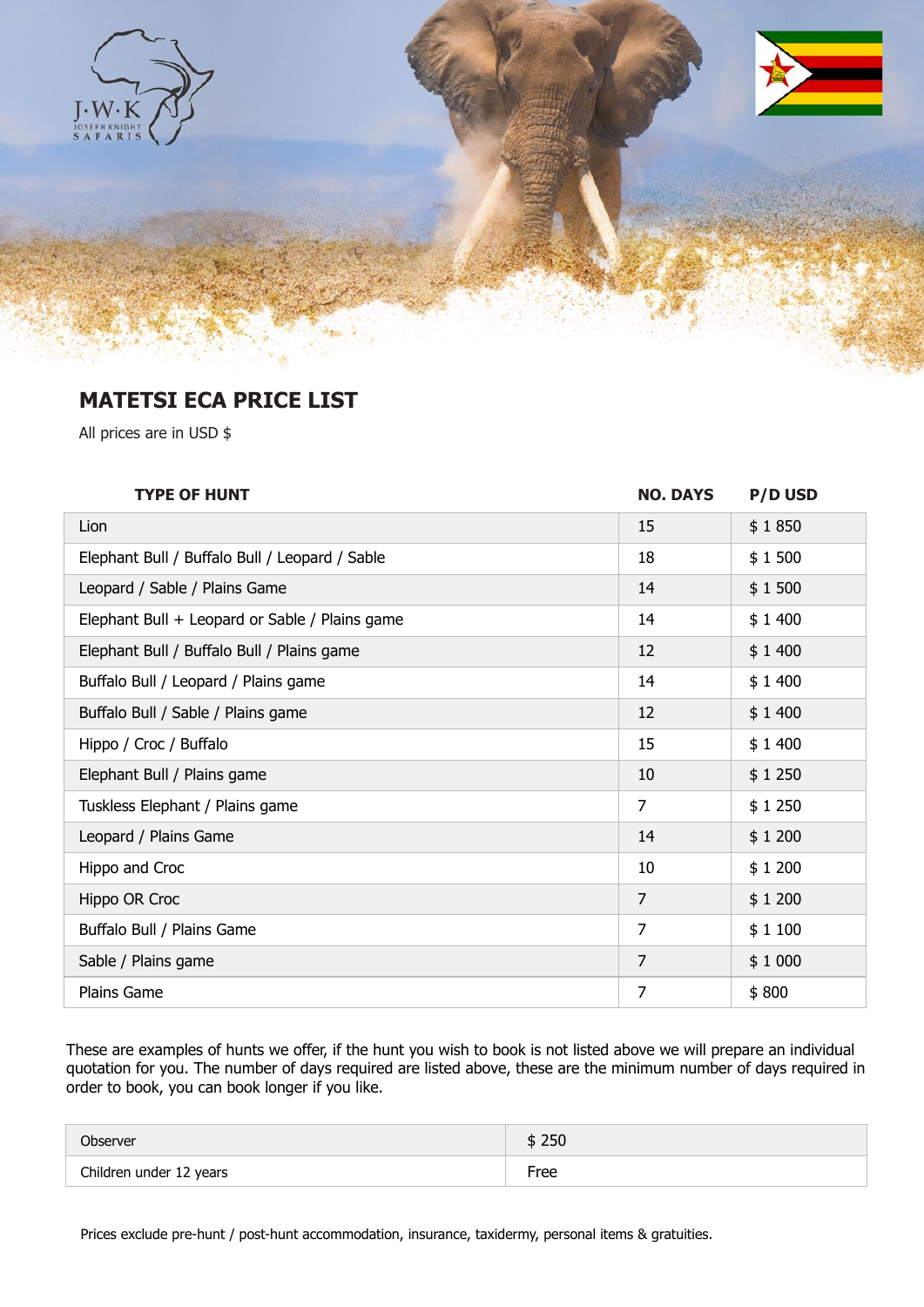## **EXTRAS**

| Road Transfers                                        | \$400 | Victoria Falls - Binga return / vehicle   |
|-------------------------------------------------------|-------|-------------------------------------------|
| Road Transfers                                        | \$200 | Victoria Falls - Matetsi return / vehicle |
| Road Transfers                                        | \$200 | Matetsi - Binga per vehicle               |
| Government Levies                                     | 2%    | On daily rates                            |
| Government Levies                                     | 4%    | On trophy fees                            |
| Dip and pack                                          | \$750 | $1 - 3$ trophies                          |
| Dip and pack                                          | \$850 | 4 - 6 trophies                            |
| Dip and pack 7                                        | \$950 | $7 +$ trophies                            |
| Boat usage / day                                      | \$150 | + fuel used. If applicable.               |
| Weapon hire / day                                     | \$20  |                                           |
| Ammunition / round                                    | \$10  |                                           |
| CITES Tags each (Elephant / Leopard / Crocodile)      | \$100 |                                           |
| V.A.T.                                                | \$45  | Per Day                                   |
| National Parks game scout (Elephant / Lion / Leopard) | \$75  | Per Day                                   |

## **TROPHY FEES**

| <b>SPECIES</b>        | <b>PRICE (USD)</b> |
|-----------------------|--------------------|
| Baboon                | \$80               |
| <b>Buffalo Bull</b>   | \$5000             |
| <b>Buffalo Cow</b>    | \$2500             |
| <b>Bushbuck</b>       | \$900              |
| Bush pig              | \$400              |
| Caracal               | \$500              |
| Civet cat             | \$500              |
| Crocodile             | \$4500             |
| <b>Duiker</b>         | \$350              |
| Eland                 | \$1300             |
| Elephant Bull         | \$13 000           |
| Elephant Bull + 50lbs | \$14 000           |
| Elephant Tuskless     | \$4000             |
| Genet                 | \$250              |
| Giraffe               | \$1800             |
| Grysbok               | \$350              |
| Guinea fowl           | \$8                |
| Hippo                 | \$4000             |